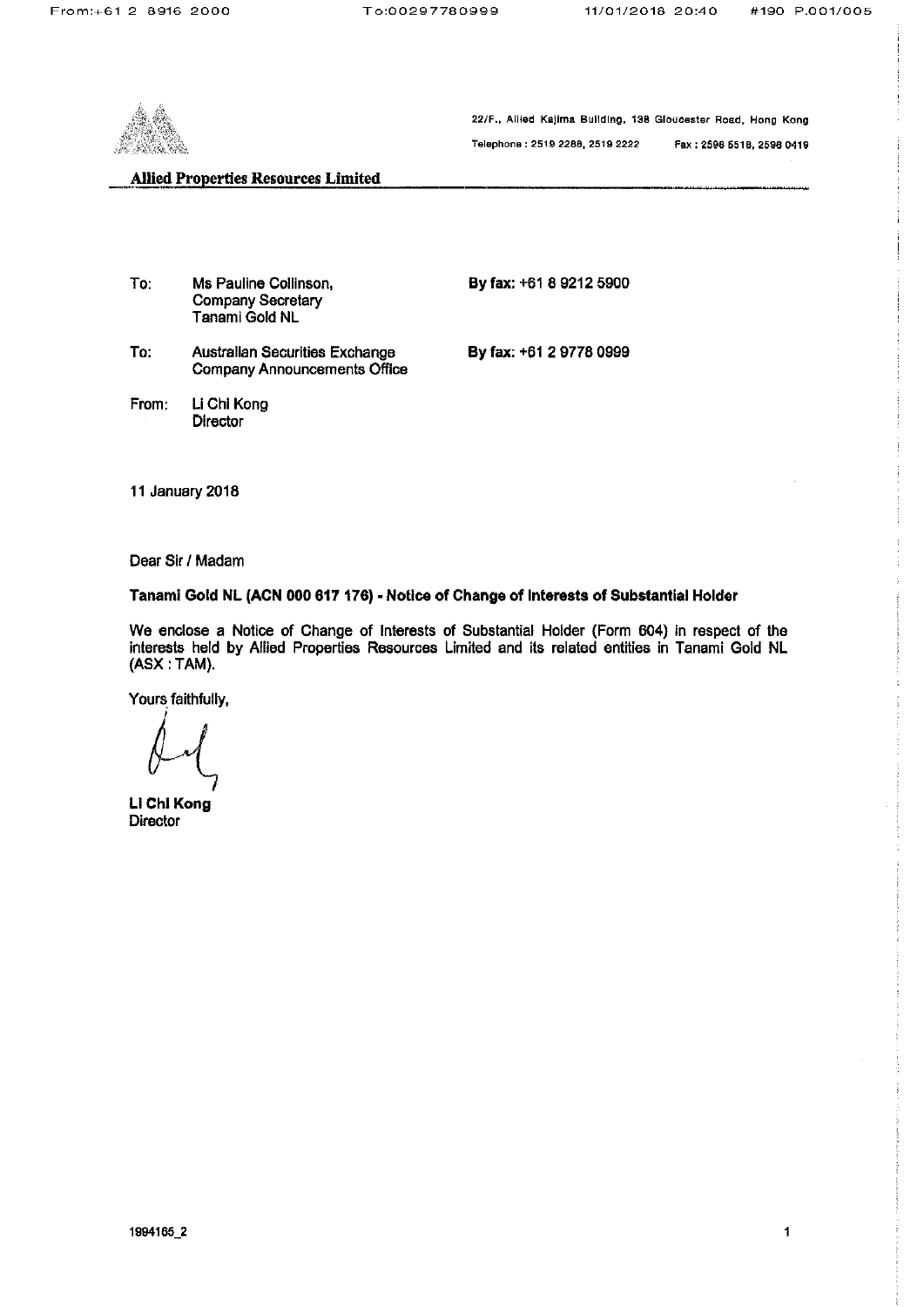604 page 1/2 15 July 2001

|                                                     |                 | <b>Form 604</b><br><b>Corporations Act 2001</b><br>Section 671B |                                                                                                                  |  |
|-----------------------------------------------------|-----------------|-----------------------------------------------------------------|------------------------------------------------------------------------------------------------------------------|--|
| Notice of change of interests of substantial holder |                 |                                                                 |                                                                                                                  |  |
| To Company Name/Scheme                              | TANAMI GOLD NL  |                                                                 |                                                                                                                  |  |
| <b>ACN/ARSN</b>                                     | ACN 000 617 176 |                                                                 |                                                                                                                  |  |
| 1. Details of substantial holder (1)                |                 |                                                                 |                                                                                                                  |  |
| Name                                                |                 | other related entities listed in Section 1 of Annexure A        | Allied Properties Resources Limited and its related bodies corporate, including the related bodies corporate and |  |
| ACN/ARSN (if applicable)                            | N/A             |                                                                 |                                                                                                                  |  |
| There was a change in the interests of the          |                 |                                                                 |                                                                                                                  |  |
| substantial holder on                               |                 | 11/01/2018                                                      |                                                                                                                  |  |
| The previous notice was given to the company on     |                 | 29/11/2016                                                      |                                                                                                                  |  |
| The previous notice was dated                       |                 | 29/11/2016                                                      |                                                                                                                  |  |
|                                                     |                 |                                                                 |                                                                                                                  |  |
|                                                     |                 | スーム・ア                                                           |                                                                                                                  |  |

2. Provious and present voting power

The total number of votes attached to all the voting shares in the company or voting interests in the scheme that the substantial holder or an associate (2) had a relevant interest (3) in when last required, and when now required, to give a substantial holding notice to the company or scheme, are as follows:

| Class of securities (4) | Previous notice |                             | Present notice |                  |
|-------------------------|-----------------|-----------------------------|----------------|------------------|
|                         | Person's votes  | Voting power (5)            | Person's votes | Voting power (5) |
|                         |                 | See section 2 of Annexure A |                |                  |

### 3. Changes in relevant interests

Particulars of each change in, or change in the nature of, a relevant interest of the substantial holder or an associate in voting securities of the company or scheme, since the substantial holder was last required to give a substantial holding notice to the company or scheme are as follows:

| Date of<br>change           | Person<br>whose<br>relevant<br>interest<br>changed | Nature of<br>change (6) | Consideration<br>given in relation<br>to change $(7)$ | Class and<br>number of<br>securities<br>affected | Person's votes<br>affected |
|-----------------------------|----------------------------------------------------|-------------------------|-------------------------------------------------------|--------------------------------------------------|----------------------------|
| See section 3 of Annexure A |                                                    |                         |                                                       |                                                  |                            |

### 4. Present relevant interests

Particulars of each relevant interest of the substantial holder in voting securities after the change are as follows:

| Holder of<br>relevant<br>interest | Registered<br>Person entitled<br>to be registered<br>holder of<br>as holder (8)<br>securities |  | Nature of<br>relevant<br>interest (6) | Class and<br>number of<br>securities | Person's votes |  |
|-----------------------------------|-----------------------------------------------------------------------------------------------|--|---------------------------------------|--------------------------------------|----------------|--|
| See section 4 of Annexure A       |                                                                                               |  |                                       |                                      |                |  |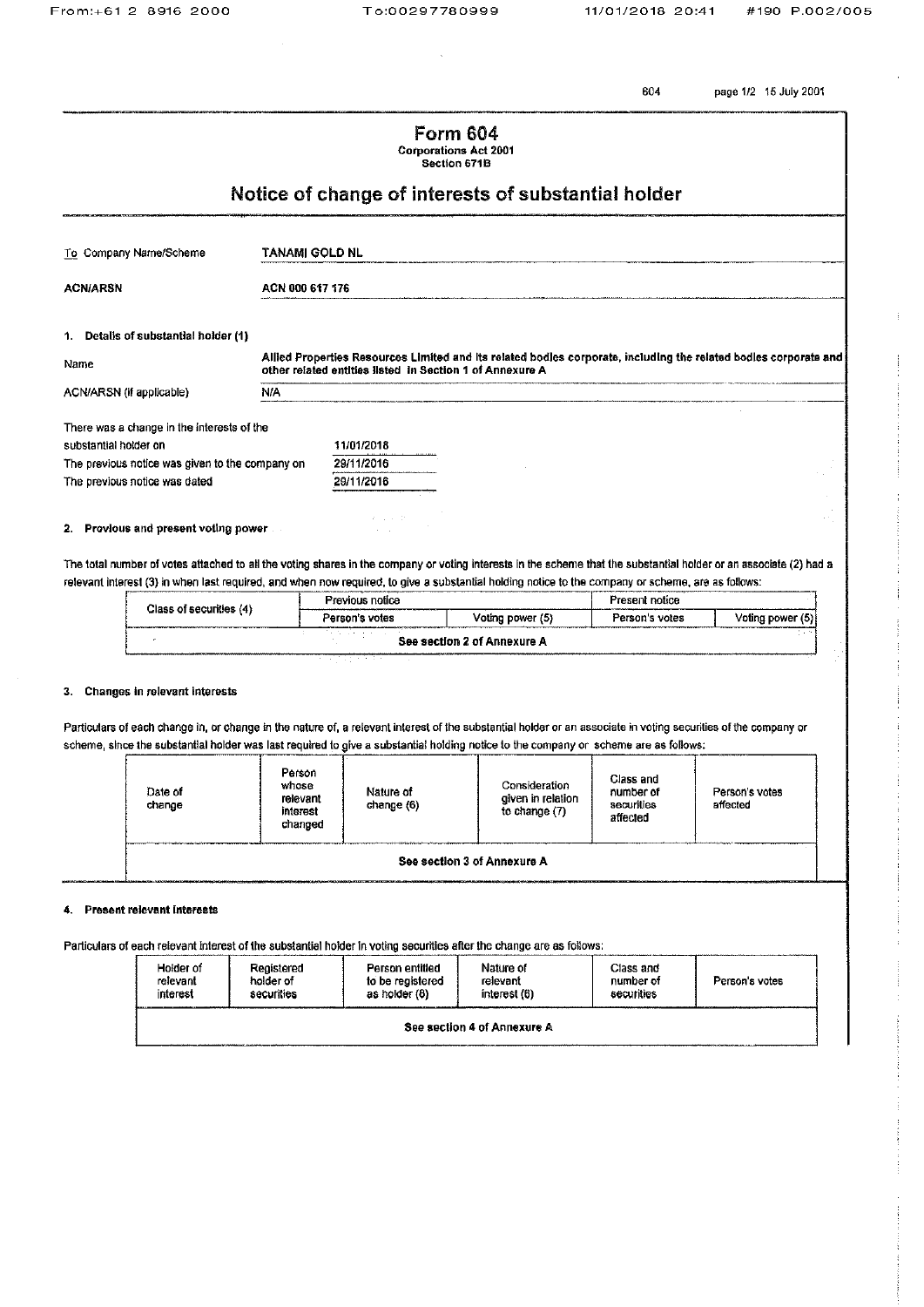page 2/2

15 July 2001

604

### 5. Changes in association

The persons who have become associates (2) of, ceased to be associates of, or have changed the nature of their association (9) with, the substantial holder in relation to voting interests in the company or scheme are as follows:

| professional colorador de la construcción de la construcción de la construcción de la construcción de la construcción<br>Name and ACN/ARSN<br>(if applicable)                                                                                    | <b>The Common and Common and Common and Common and Common and Common and Common and Common and Common and Common and Common and Common and Common and Common and Common and Common and Common and Common and Common and Common a</b><br>Nature of association<br><b>Market College State College Property and College Property and College Property and College Property</b> |
|--------------------------------------------------------------------------------------------------------------------------------------------------------------------------------------------------------------------------------------------------|------------------------------------------------------------------------------------------------------------------------------------------------------------------------------------------------------------------------------------------------------------------------------------------------------------------------------------------------------------------------------|
| Not applicable<br>A 4-Y-A 4-Y-A 12-Y-A 12-Y-A 2012 A 5-Y-A 12-Y-A 12-Y-A 2012 A 2012 A 2012 A 2012 A 2012 A 2012 A 2012 A 2012 A 2012 A 2012 A 2012 A 2012 A 2012 A 2012 A 2012 A 2012 A 2012 A 2012 A 2012 A 2012 A 2012 A 2012 A 2012 A 2012 A | iNot applicable<br>and and are compared to a set of a back of the dealer of the set of a set of the set of the set of the set of the set of the constant of the compared of the set of the set of the set of the set of the set of the set of the<br>AREA A PARTICULAR COMPANY CONTINUES OF                                                                                  |

### 6. Addresses

The addresses of persons named in this form are as follows:

|                     |     | Name                                                                                                                                                                                                                                      | Address                                                                                                                            |                             |                                                                                                                                                                                                                                                                                                                                                                                                                                                                                    |
|---------------------|-----|-------------------------------------------------------------------------------------------------------------------------------------------------------------------------------------------------------------------------------------------|------------------------------------------------------------------------------------------------------------------------------------|-----------------------------|------------------------------------------------------------------------------------------------------------------------------------------------------------------------------------------------------------------------------------------------------------------------------------------------------------------------------------------------------------------------------------------------------------------------------------------------------------------------------------|
|                     |     |                                                                                                                                                                                                                                           |                                                                                                                                    | See section 6 of Annexure A |                                                                                                                                                                                                                                                                                                                                                                                                                                                                                    |
| <b>Signature</b>    |     |                                                                                                                                                                                                                                           | For and on behalf of<br>Allied Properties Resources Limited<br>መነኛን አይደላ የአገሪቱ የሚያ ውድቱ በላይ <i>እና ቅድ</i><br>Authorised Signature(s) |                             |                                                                                                                                                                                                                                                                                                                                                                                                                                                                                    |
|                     |     | print name Li'Chi Kong                                                                                                                                                                                                                    |                                                                                                                                    | capacity                    | Director                                                                                                                                                                                                                                                                                                                                                                                                                                                                           |
|                     |     | sign here                                                                                                                                                                                                                                 |                                                                                                                                    | date                        | 11/01/2018                                                                                                                                                                                                                                                                                                                                                                                                                                                                         |
|                     |     |                                                                                                                                                                                                                                           |                                                                                                                                    |                             |                                                                                                                                                                                                                                                                                                                                                                                                                                                                                    |
|                     |     |                                                                                                                                                                                                                                           | <b>DIRECTIONS</b>                                                                                                                  |                             |                                                                                                                                                                                                                                                                                                                                                                                                                                                                                    |
| (1)                 |     | is clearly set out in paragraph 6 of the form.                                                                                                                                                                                            |                                                                                                                                    |                             | If there are a number of substantial holders with similar or related relevant interests (eg. a corporation and its related corporations, or the manager and<br>trustee of an equity trust), the names could be included in an annexure to the form. If the relevant interests of a group of persons are essentially similar,<br>they may be referred to throughout the form as a specifically named group if the membership of each group, with the names and addresses of members |
| (2)                 |     | See the definition of "associate" In section 9 of the Corporations Act 2001,                                                                                                                                                              |                                                                                                                                    |                             |                                                                                                                                                                                                                                                                                                                                                                                                                                                                                    |
| (3)                 |     | See the definition of "relevant interest" in sections 608 and 671B(7) of the Corporations Act 2001.                                                                                                                                       |                                                                                                                                    |                             |                                                                                                                                                                                                                                                                                                                                                                                                                                                                                    |
| (4)                 |     | The voting shares of a company constitute one class unless divided into separate classes.                                                                                                                                                 |                                                                                                                                    |                             |                                                                                                                                                                                                                                                                                                                                                                                                                                                                                    |
| (5)                 |     | The person's votes divided by the total votes in the body corporate or scheme multiplied by 100.                                                                                                                                          |                                                                                                                                    |                             |                                                                                                                                                                                                                                                                                                                                                                                                                                                                                    |
| (6)                 |     | include details of:                                                                                                                                                                                                                       |                                                                                                                                    |                             |                                                                                                                                                                                                                                                                                                                                                                                                                                                                                    |
|                     | (a) |                                                                                                                                                                                                                                           |                                                                                                                                    |                             | any relevant agreement or other circumstances because of which the change in relevant interest occurred. If subsection 671B(4) applies, a cop<br>of any document setting out the terms of any relevant agreement, and a statement by the person giving full and accurate details of any contract,<br>scheme or arrangement, must accompany this form, together with a written statement certifying this contract, scheme or arrangement; and                                       |
|                     | (b) | securities to which the relevant interest relates (indicating clearly the particular securities to which the qualification applies).                                                                                                      |                                                                                                                                    |                             | any qualification of the power of a person to exercise, control the exercise of, or influence the exercise of, the voting powers or disposal of the                                                                                                                                                                                                                                                                                                                                |
|                     |     | See the definition of "relevant agreement" in section 9 of the Corporations Act 2001.                                                                                                                                                     |                                                                                                                                    |                             |                                                                                                                                                                                                                                                                                                                                                                                                                                                                                    |
| (7)                 |     | become entitled to receive in relation to that acquisition. Details must be included even if the benefit is conditional on the happening or not of a<br>are not paid directly to the person from whom the relevant interest was acquired. |                                                                                                                                    |                             | Details of the consideration must include any and all benefits, money and other, that any person from whom a relevant interest was acquired has, or may<br>contingency. Details must be included on any benefit paid on behalf of the substantial holder or its associate in relation to the acquisitions, even if they                                                                                                                                                            |
| $\langle 8 \rangle$ |     |                                                                                                                                                                                                                                           |                                                                                                                                    |                             | If the substantial holder is unable to determine the identity of the person (eg. if the relevant interest arises because of an option) write "unknown".                                                                                                                                                                                                                                                                                                                            |
| (9)                 |     | Give details, if appropriate, of the present association and any change in that association since the last substantial holding notice.                                                                                                    |                                                                                                                                    |                             |                                                                                                                                                                                                                                                                                                                                                                                                                                                                                    |
|                     |     |                                                                                                                                                                                                                                           |                                                                                                                                    |                             |                                                                                                                                                                                                                                                                                                                                                                                                                                                                                    |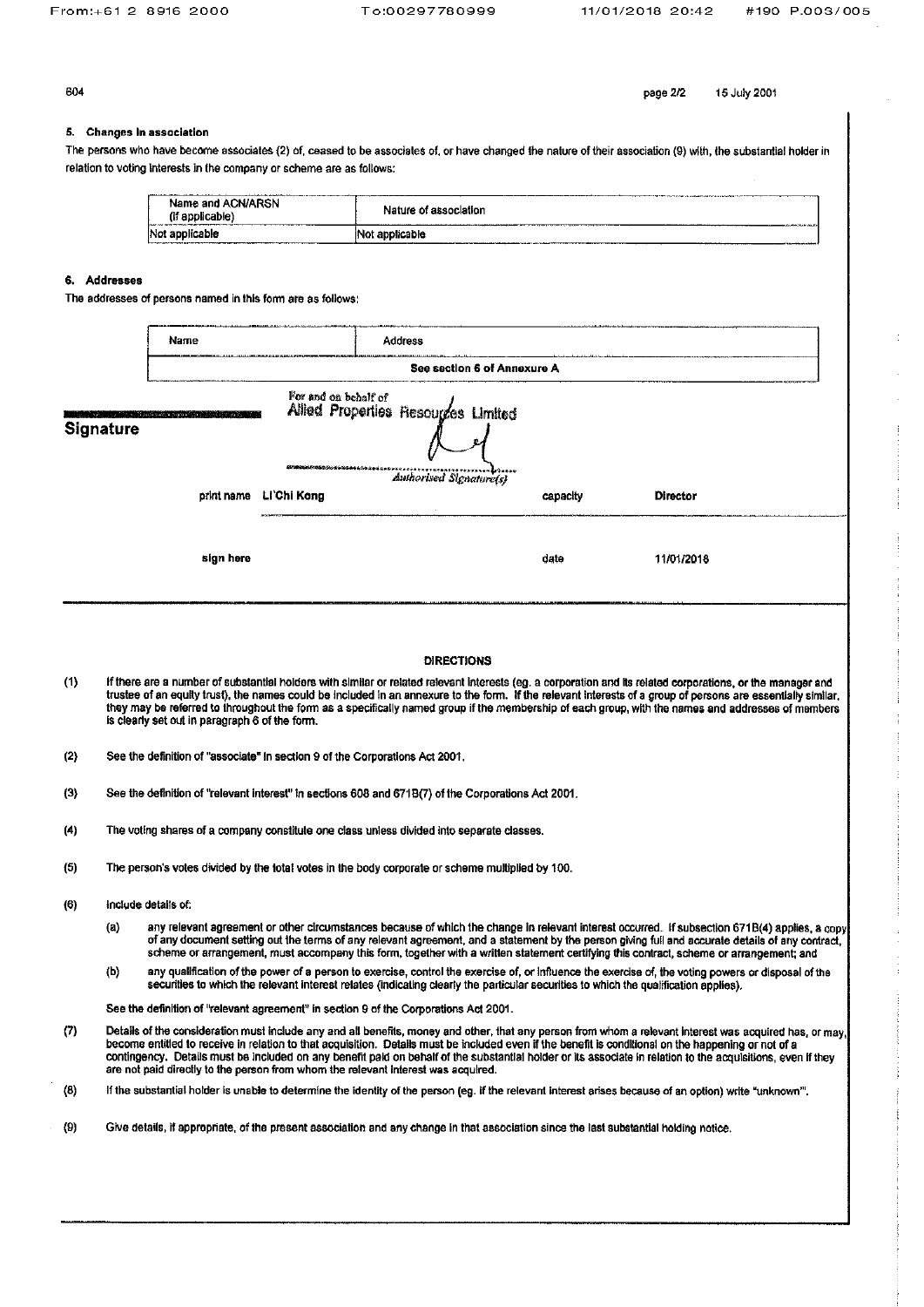# Annexure "A"

# **Form 604** Notice of Change of Interests of Substantial Holder

### **Tanami Gold NL** ACN 000 617 176

This Annexure "A" of 2 pages referred to in the Form 604 (Notice of Change of Interests of Substantial Holder), signed by me and dated 11 January 2018.



Signed: Li Chi Kong

#### $\ddagger$ . **Details of substantial holder**

Substantial holder ("Allied Group")

Allied Properties Resources Limited ("APRL") (being a wholly-owned subsidiary of APOL)

Allied Properties Overseas Limited ("APOL") (being a wholly-owned subsidiary of APL)

Allied Properties (H.K.) Limited ("APL") (being a subsidiary of AGL)

Allied Group Limited ("AGL") (being a subsidiary of Lee and Lee Trust)

Lee and Lee Trust (trustees: Lee Seng Hui, Lee Su Hwei and Lee Seng Huang)

#### $2.$ Previous and present voting power

| Class of securities (4) Previous notice |             |                                                          | I Present notice                                        |                                                          |
|-----------------------------------------|-------------|----------------------------------------------------------|---------------------------------------------------------|----------------------------------------------------------|
|                                         |             | Person's votes $\setminus$ Voting power (5)              | $\parallel$ Person's votes $\parallel$ Voting power (5) |                                                          |
| Fully paid ordinary shares<br>(Shares)  | 412,612,786 | 35.11%<br>(based on<br>1,175,097,046<br>Shares on issue) | 447,612,786                                             | 38.09%<br>(based on<br>1,175,097,046<br>Shares on issue) |

#### $3.$ Changes in relevant interest

| Date of<br><b>Change</b> | <b>MADSE</b><br><b>prelevant</b><br><b>Interest</b><br><b>Changed</b> | Person + Nature of change (6)                            | Consideration given<br>in relation to change. | <b>Class and</b><br><b>Anumber</b> or<br><b>L'SOCUTITIES</b><br><b>allected</b> | <b>Person's</b><br><b>Moles</b><br>affected |
|--------------------------|-----------------------------------------------------------------------|----------------------------------------------------------|-----------------------------------------------|---------------------------------------------------------------------------------|---------------------------------------------|
| 11/01/2018               | Allied<br>Group                                                       | On-market acquisition of<br>35,000,000 Shares by<br>APRL | AUD1.330,000                                  | 35,000,000<br><b>Shares</b>                                                     | 35,000,000                                  |

 $\mathbf 1$